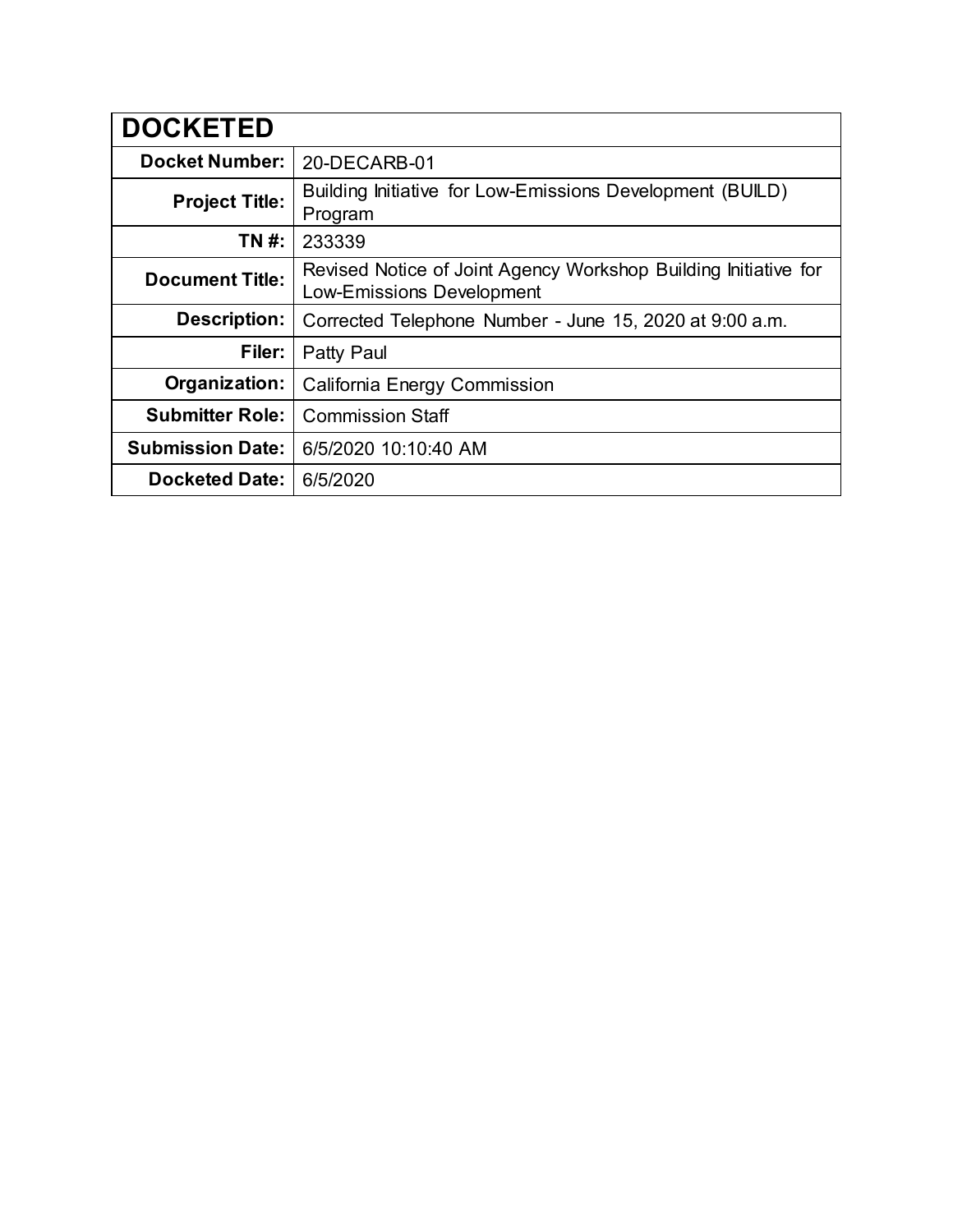**CALIFORNIA ENERGY COMMISSION** 1516 Ninth Street Sacramento, California 95814 Main w ebsite: www.energy.ca.gov

CEC-70 (Rev ised 2/20)



**LOW-EMISSIONS DEVELOPMENT DOCKET** )

**IN THE MATTER OF:** ) **Docket No. 20-DECARB-01**

**BUILDING INITIATIVE FOR** ) **NOTICE OF JOINT AGENCY WORKSHOP**

**\_\_\_\_\_\_\_\_\_\_\_\_\_\_\_\_\_\_\_\_\_\_\_\_\_\_\_** ) **RE: BUILD Program**

# **REVISED NOTICE OF JOINT AGENCY WORKSHOP**

)

## **BUILDING INITIATIVE FOR LOW-EMISSIONS DEVELOPMENT**

6/5/2020 — Note: Corrected telephone number

The California Energy Commission (CEC) and the California Public Utilities Commission (CPUC) will host a joint remote-access workshop to discuss and solicit feedback on staff's current planning for the Building Initiative for Low-Emissions Development (BUILD) Program, authorized by Senate Bill (SB) 1477 (Stern, Chapter 378, Statutes of 2018). Commissioners from both agencies may be in attendance, but no votes will be taken.

The workshop will be held remotely, consistent with Executive Orders N-25-20 and N-29-20 and the recommendations from the California Department of Public Health to encourage physical distancing to slow the spread of COVID-19. The public is able to participate and observe the workshop consistent with the direction in these Executive Orders. Instructions for remote participation are below.

### **JUNE 15, 2020 9:00 a.m.**

Remote access is available by computer or phone via ZOOM.<sup>™</sup> (Instructions below)

### **Agenda**

During the workshop, CPUC and CEC staff will present staff proposals for program participation requirement as required by Decision 19-01-011 and called for in the BUILD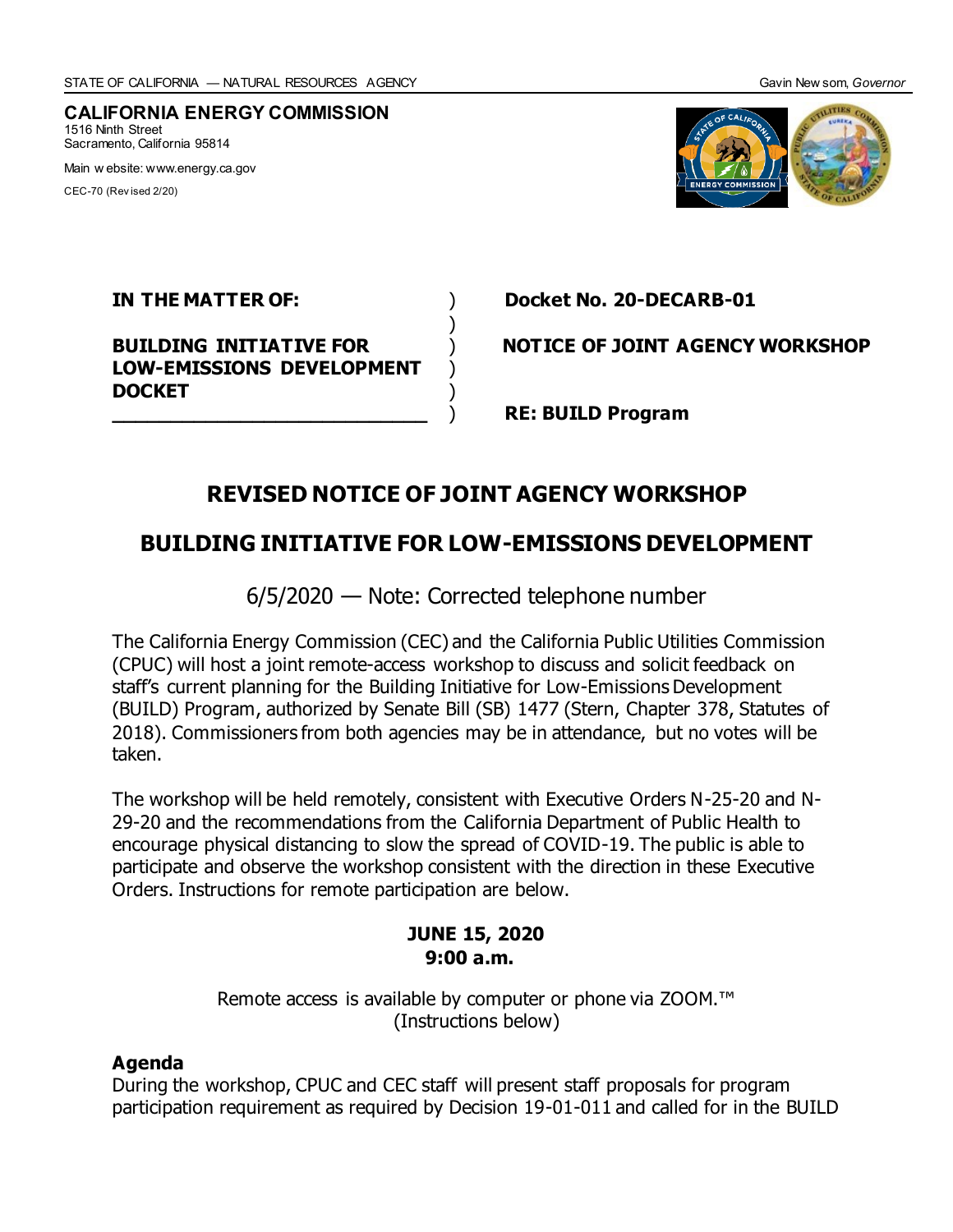Implementation Plan. During this workshop staff will solicit stakeholder feedback on the presented materials and include time for public comment. Discussion topics will include:

- Program requirements and agency roles
- Eligible technologies
- Eligible project types
- Incentive structure
- Bill savings methodology
- Technical assistance provider and outreach plan

The final agenda will be posted prior to the workshop in the [docket \(20-DECARB-01\)](https://efiling.energy.ca.gov/Lists/DocketLog.aspx?docketnumber=20-DECARB-01), https://efiling.energy.ca.gov/Lists/DocketLog.aspx?docketnumber=20-DECARB-01.

## **Background**

Building energy consumption is responsible for a quarter of California's greenhouse gas (GHG) emissions. In recognition of these emissions, the California Legislature passed SB 1477 (Stern, 2018), which calls on the CPUC, in consultation with CEC, to develop two programs with a combined annual budget of \$50 million per year focused on reducing direct GHG emissions from buildings: the BUILD program and the Technology and Equipment for Clean Heating (TECH) program.

In March 2020, CPUC Decision 19-01-011 established a framework for CPUC oversight of SB 1477's two building decarbonization pilot programs and identified CEC to act as the Program Administrator for BUILD, pending certain required actions. As required by this decision, CEC is developing an Implementation Plan for BUILD that will provide initial details of the planned program.

Following the development of the Implementation Plan, detailed program tools and participation guidelines will be developed by CEC as the Program Administrator, working collaboratively with CPUC. There will be additional opportunity for public input into program design as the program materials are developed. For more information or to follow this proceeding, please visit the **BUILD webpage**.

### **Public Comment**

### **Oral comments.**

Oral comments will be accepted during the workshop. Comments may be limited to three minutes per speaker and one speaker per organization. Any comments shall become part of the public record in this proceeding.

### **Written comments.**

Written comments must be submitted to the Docket Unit by **5:00 p.m.** on **June 29, 2020**. Written comments will also be accepted prior to the workshop; however, the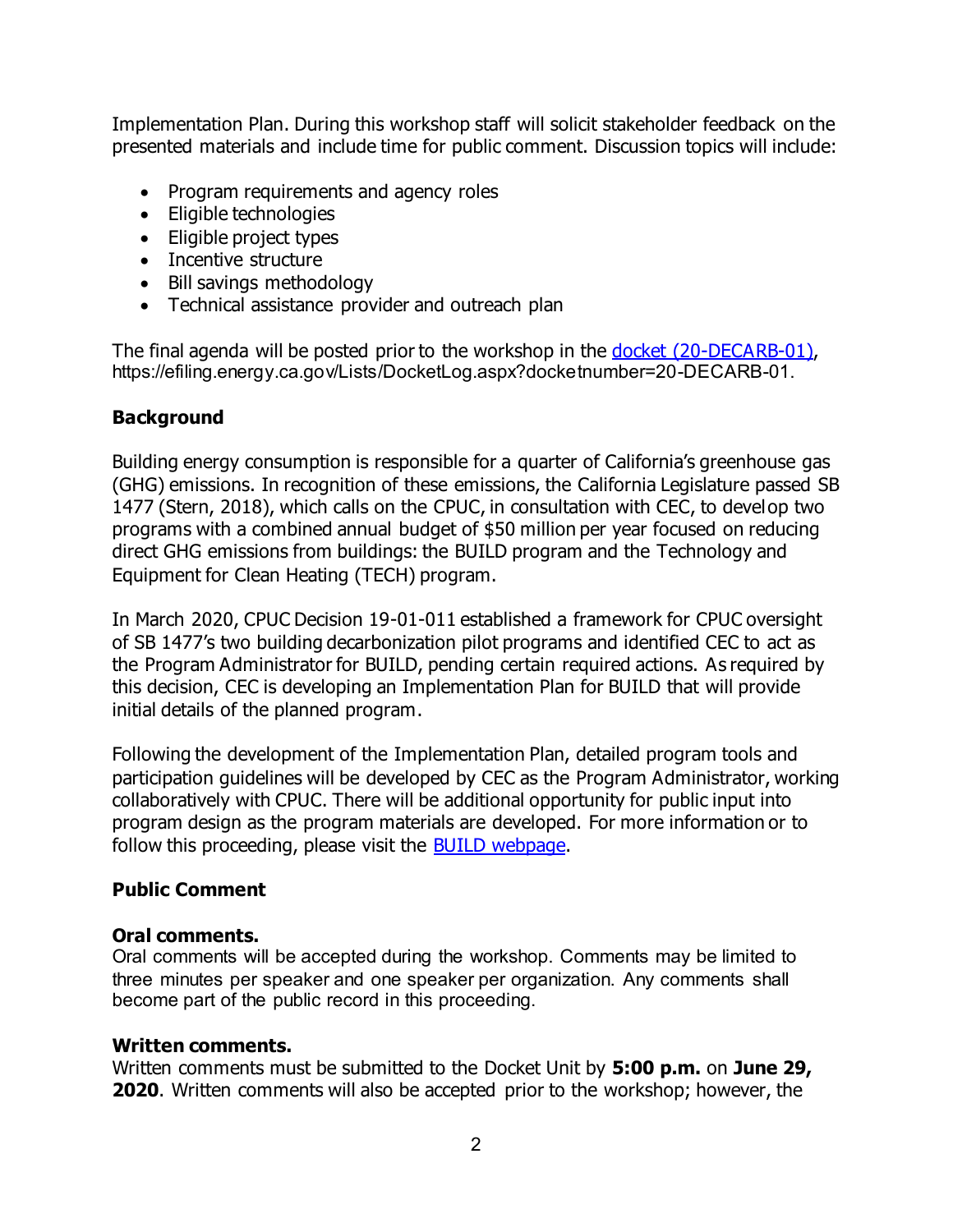CEC and CPUC may not have time to review them before the meeting. Written and oral comments, attachments, and associated contact information, such as address, phone number, and email address, become part of the viewable public record. This information may also become available via any Internet search engine. For submitting comments on the BUILD Program and this workshop the CEC encourages use of its electronic commenting system, which can be accessed using this link to the [20-DECARB-01 comment submission portal.](https://efiling.energy.ca.gov/Ecomment/Ecomment.aspx?docketnumber=20-DECARB-01) Enter your contact information and a comment title describing the subject of your comment(s). Comments may be included in the "Comment Text" box or attached in a downloadable, searchable Microsoft<sup>®</sup> Word (.doc, .docx) or Adobe® Acrobat<sup>®</sup> (.pdf) file. Maximum file size is 10 MB.

Written comments may also be submitted by email. Include docket number 20- DECARB-01 and BUILD Program in the subject line and send to [docket@energy.ca.gov.](mailto:docket@energy.ca.gov)

If preferred, a paper copy may be submitted to:

California Energy Commission Docket Unit, MS-4 Docket No. 20-DECARB-01 1516 Ninth Street Sacramento, CA 95814-5512

### **Public Advisor and Other Commission Contacts**

The CEC's Public Advisor's Office provides the public assistance in participating in CEC proceedings. For information on how to participate in this proceeding, or to request language services or other reasonable accommodations, please contact the public advisor, Noemí O. Gallardo, at [publicadvisor@energy.ca.gov,](mailto:publicadvisor@energy.ca.gov) or by phone at (916) 654-4489, toll free at (800) 822-6228, or by fax at (916) 654-4493. Requests for language services and reasonable accommodations should be made at least five days in advance. The CEC will work diligently to accommodate late requests.

Zoom: If you experience difficulties with the Zoom platform, please contact the Public Advisor's office via email or phone. (Contact information above.)

Media inquiries should be directed to the Media and Public Communications Office at [mediaoffice@energy.ca.gov](mailto:mediaoffice@energy.ca.gov) or (916) 654-4989.

Questions on the subject matter of this meeting should be directed to Jordan Scavo at [Jordan.scavo@energy.ca.gov](mailto:Jordan.scavo@energy.ca.gov) or (916) 654-5189.

### **Remote Attendance**

Remote Attendance Participants may join by clicking on the links below. You may also access Zoom at this address, [https://join.zoom.us,](https://join.zoom.us/) and enter the unique Webinar ID and password for each session (listed below). Zoom technical support is available at 1-888- 799-9666 ext. 2, or you may contact the CEC's Public Advisor's Office at